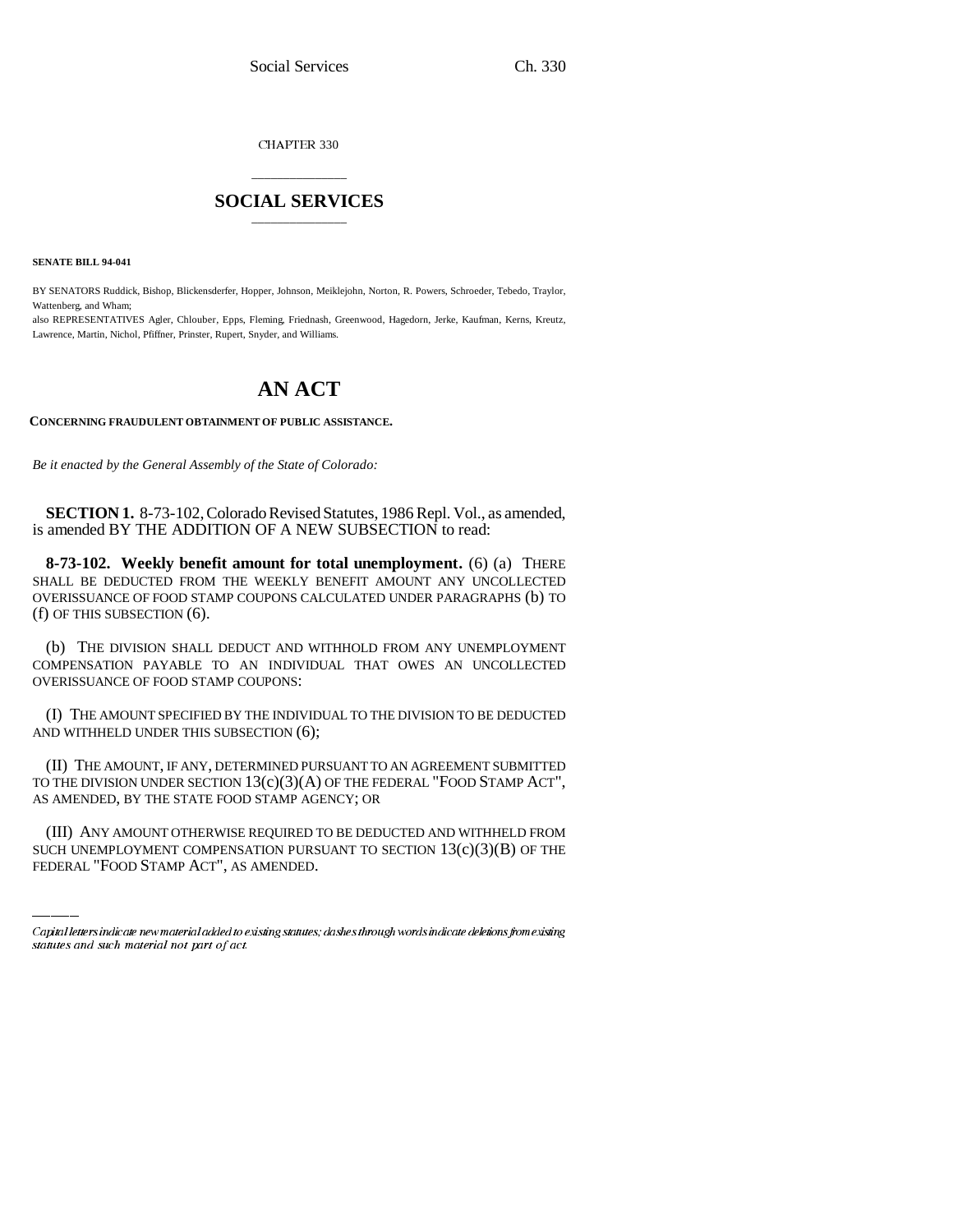(c) ANY AMOUNT DEDUCTED AND WITHHELD UNDER PARAGRAPH (b) OF THIS SUBSECTION (6) SHALL BE PAID BY THE DIVISION TO THE APPROPRIATE STATE FOOD STAMP AGENCY.

(d) ANY AMOUNT DEDUCTED AND WITHHELD UNDER PARAGRAPH (b) OF THIS SUBSECTION (6) SHALL FOR ALL PURPOSES BE TREATED AS IF IT WERE PAID TO THE INDIVIDUAL AS UNEMPLOYMENT COMPENSATION AND THEN PAID BY SUCH INDIVIDUAL TO THE STATE FOOD STAMP AGENCY TO WHICH THE UNCOLLECTED OVERISSUANCE OF FOOD STAMP COUPONS IS OWED AS REPAYMENT FOR THE OVERISSUANCE.

(e) THIS SUBSECTION (6) APPLIES ONLY IF APPROPRIATE ARRANGEMENTS HAVE BEEN MADE FOR REIMBURSEMENT BY THE STATE FOOD STAMP AGENCY FOR THE ADMINISTRATIVE COSTS INCURRED BY THE DIVISION UNDER THIS SECTION THAT ARE ATTRIBUTABLE TO REPAYMENT OF UNCOLLECTED OVERISSUANCES OF FOOD STAMP COUPONS OWED TO THE STATE FOOD STAMP AGENCY.

(f) FOR THE PURPOSES OF THIS SUBSECTION (6):

(I) "STATE FOOD STAMP AGENCY" MEANS ANY AGENCY DESCRIBED IN SECTION 3(n)(1) OF THE FEDERAL "FOOD STAMP ACT", AS AMENDED, THAT ADMINISTERS THE FOOD STAMP PROGRAM ESTABLISHED UNDER SUCH FEDERAL ACT WITHIN THIS STATE.

(II) "UNCOLLECTED OVERISSUANCE" HAS THE MEANING PROVIDED FOR THE TERM IN SECTION 13(c)(1) OF THE FEDERAL "FOOD STAMP ACT", AS AMENDED.

(III) "UNEMPLOYMENT COMPENSATION" HAS THE MEANING PROVIDED FOR THE TERM IN PARAGRAPH (f) OF SUBSECTION (5) OF THIS SECTION.

**SECTION 2.** 13-54-104 (2) (a), Colorado Revised Statutes, 1987 Repl. Vol., is amended to read:

**13-54-104. Restrictions on garnishment and levy under execution or attachment.** (2) (a) Except as provided in subsection (3) of this section, the maximum part of the aggregate disposable earnings of an individual for any workweek which is subjected to garnishment or levy under execution or attachment may not exceed:

(I) FOR DEBTS OTHER THAN DEBTS UNDER SUBPARAGRAPH (II) OF THIS PARAGRAPH (a), twenty-five percent of his THE INDIVIDUAL'S disposable earnings for that week or the amount by which his THE INDIVIDUAL'S disposable earnings for that week exceed thirty times the federal minimum hourly wage prescribed by section 206 (a)(1) of title 29 of the United States Code in effect at the time the earnings are payable, whichever is less;

(II) FOR DEBTS FOR FRAUDULENTLY OBTAINED PUBLIC ASSISTANCE OR FRAUDULENTLY OBTAINED OVERPAYMENTS COLLECTED PURSUANT TO SECTION 26-2-128 (1) (a), C.R.S., THIRTY-FIVE PERCENT OF THE INDIVIDUAL'S DISPOSABLE EARNINGS FOR THAT WEEK OR THE AMOUNT BY WHICH THE INDIVIDUAL'S DISPOSABLE EARNINGS FOR THAT WEEK EXCEED THIRTY TIMES THE FEDERAL MINIMUM HOURLY WAGE PRESCRIBED BY SECTION 206 (a)(1) OF TITLE 29 OF THE UNITED STATES CODE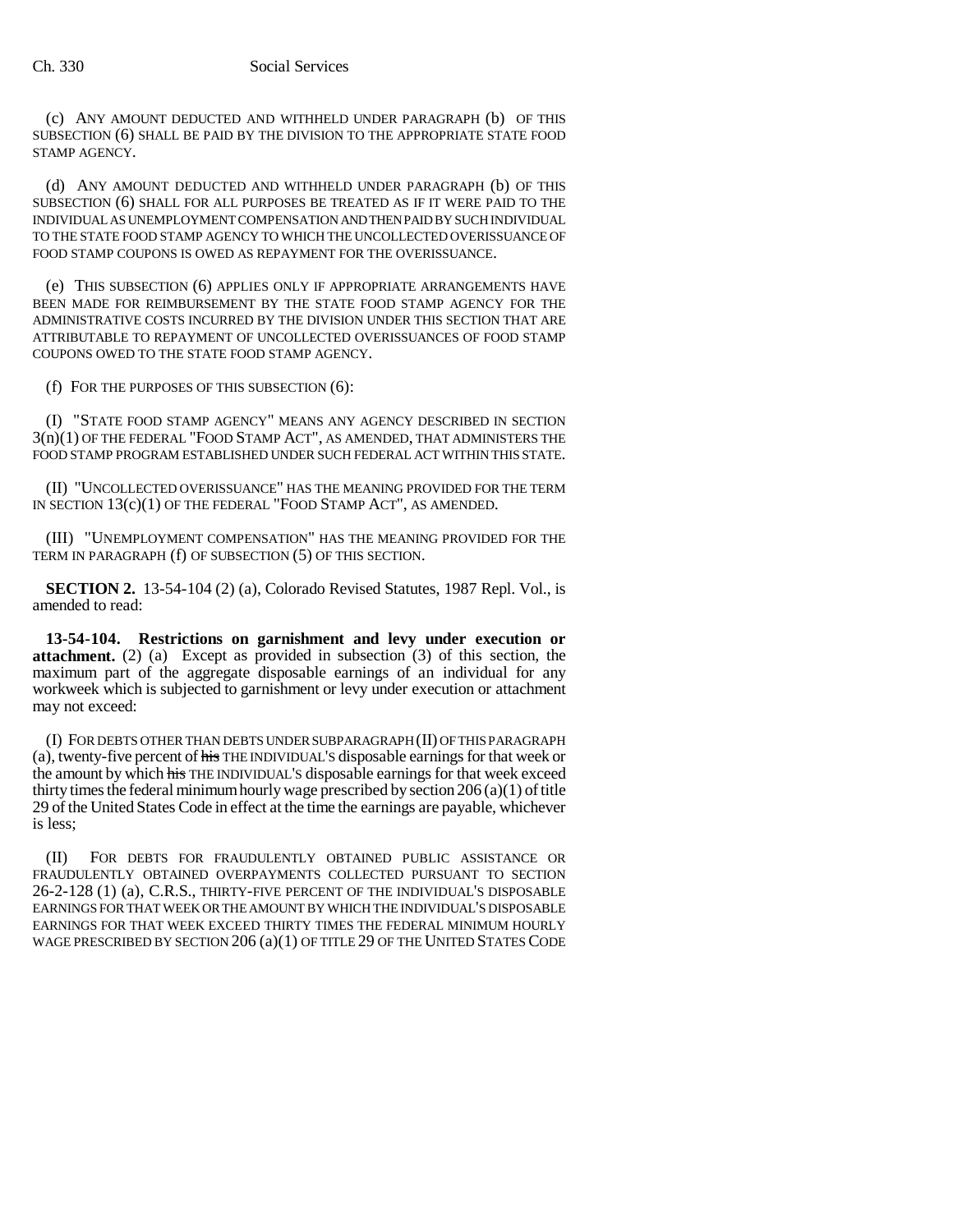IN EFFECT AT THE TIME THE EARNINGS ARE PAYABLE, WHICHEVER IS LESS.

**SECTION 3.** 13-54.5-104 (1) (c), Colorado Revised Statutes, 1987 Repl. Vol., is amended to read:

**13-54.5-104. Priority between multiple garnishments.** (1) (c) (I) Notwithstanding any other provision of this subsection (1), a continuing garnishment obtained pursuant to section 14-14-105, C.R.S., for the satisfaction of debts or judgments for child support shall have priority over any other continuing garnishment.

(II) NOTWITHSTANDING ANY OTHER PROVISION OF THIS SUBSECTION (1), A CONTINUING GARNISHMENT OBTAINED PURSUANT TO SECTION 26-2-128 (1) (a), C.R.S., FOR THE SATISFACTION OF A JUDGMENT FOR FRAUDULENTLY OBTAINED PUBLIC ASSISTANCE OR FRAUDULENTLY OBTAINED OVERPAYMENTS HAS PRIORITY OVER ANY OTHER CONTINUING GARNISHMENT OTHER THAN A GARNISHMENT FOR COLLECTION OF CHILD SUPPORT UNDER SUBPARAGRAPH (I) OF THIS PARAGRAPH (c).

**SECTION 4.** 26-1-127 (1), Colorado Revised Statutes, 1989 Repl. Vol., is amended, and the said 26-1-127 is further amended BY THE ADDITION OF A NEW SUBSECTION, to read:

**26-1-127. Fraudulent acts.** (1) Any person who obtains or any person who willfully aids or abets another to obtain public assistance or vendor payments or medical assistance as defined in this title to which he THE PERSON is not entitled or in an amount greater than that to which he THE PERSON is justly entitled or payment of any forfeited installment grants or benefits to which he THE PERSON is not entitled or in a greater amount than that to which he THE PERSON is entitled, by means of a willfully false statement or representation, or by impersonation, or by any other fraudulent device, commits the crime of theft, which crime shall be classified in accordance with section 18-4-401 (2), C.R.S., and which crime shall be punished as provided in section 18-1-105, C.R.S., if the crime is classified as a felony, or section 18-1-106, C.R.S., if the crime is classified as a misdemeanor. TO THE EXTENT NOT OTHERWISE PROHIBITED BY STATE OR FEDERAL LAW, ANY PERSON VIOLATING THE PROVISIONS OF THIS SUBSECTION (1) IS DISQUALIFIED FROM PARTICIPATION IN ANY PUBLIC ASSISTANCE PROGRAM UNDER ARTICLE 2 OF THIS TITLE FOR SIX MONTHS FOR A FIRST OFFENSE, ONE YEAR FOR A SECOND OFFENSE, AND PERMANENTLY FOR A THIRD OR SUBSEQUENT OFFENSE. SUCH DISQUALIFICATION IS MANDATORY AND IS IN ADDITION TO ANY OTHER PENALTY IMPOSED BY LAW.

(1.5) TO THE EXTENT NOT OTHERWISE PROHIBITED BY STATE OR FEDERAL LAW, ANY PERSON AGAINST WHOM A COUNTY DEPARTMENT OF SOCIAL SERVICES OR THE STATE DEPARTMENT OBTAINS A CIVIL JUDGMENT IN A STATE OR FEDERAL COURT OF RECORD IN THIS STATE BASED ON ALLEGATIONS THAT THE PERSON OBTAINED OR WILLFULLY AIDED AND ABETTED ANOTHER TO OBTAIN PUBLIC ASSISTANCE OR VENDOR PAYMENTS OR MEDICAL ASSISTANCE AS DEFINED IN THIS TITLE TO WHICH THE PERSON IS NOT ENTITLED OR IN AN AMOUNT GREATER THAN THAT TO WHICH THE PERSON IS JUSTLY ENTITLED OR PAYMENT OF ANY FORFEITED INSTALLMENT GRANTS OR BENEFITS TO WHICH THE PERSON IS NOT ENTITLED OR IN A GREATER AMOUNT THAN THAT TO WHICH THE PERSON IS ENTITLED, BY MEANS OF A WILLFULLY FALSE STATEMENT OR REPRESENTATION, OR BY IMPERSONATION, OR BY ANY OTHER FRAUDULENT DEVICE,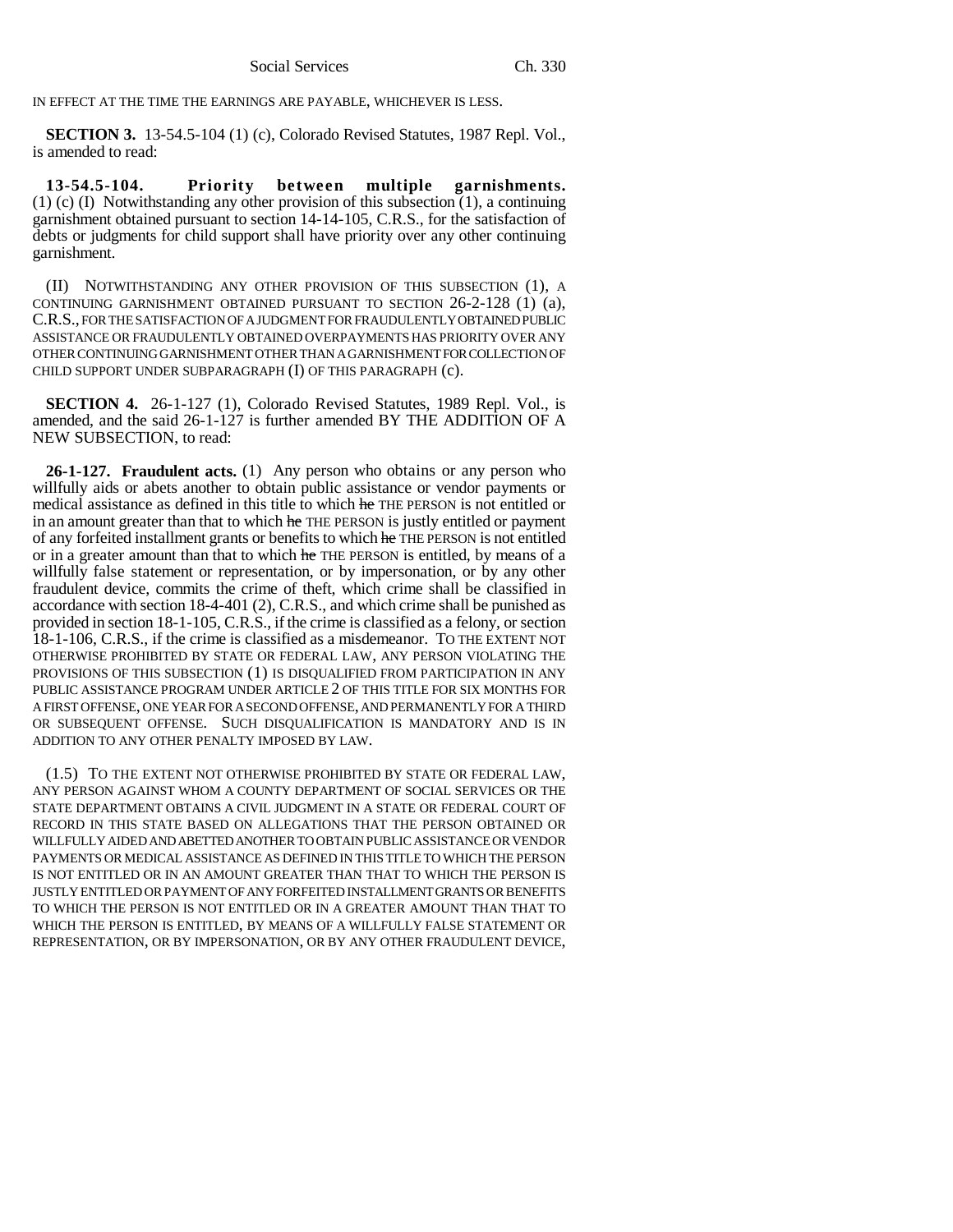IS DISQUALIFIED FROM PARTICIPATION IN ANY PUBLIC ASSISTANCE PROGRAM UNDER ARTICLE 2 OF THIS TITLE FOR SIX MONTHS FOR A FIRST INCIDENT, ONE YEAR FOR A SECOND INCIDENT, AND PERMANENTLY FOR A THIRD OR SUBSEQUENT INCIDENT. SUCH DISQUALIFICATION IS MANDATORY AND IS IN ADDITION TO ANY OTHER REMEDY AVAILABLE TO A JUDGMENT CREDITOR.

**SECTION 5.** 26-2-128 (1), Colorado Revised Statutes, 1989 Repl. Vol., is amended to read:

**26-2-128. Recovery from recipient - estate.** (1) If, at any time during the continuance of public assistance, the recipient thereof becomes possessed of any property having a value in excess of that amount set pursuant to the provisions of section 26-2-109 and the rules and regulations of the state department or receives any increase in income, it shall be the duty of the recipient to notify the county department of the possession of such property or receipt of such income, and the county department may, after investigation, either terminate the public assistance or alter the amount of assistance payments in accordance with the circumstances and the rules and regulations of the state department. TO THE EXTENT NOT OTHERWISE PROHIBITED BY STATE OR FEDERAL LAW, IF THE RECIPIENT IS FOUND TO HAVE COMMITTED AN INTENTIONAL PROGRAM VIOLATION, THE RECIPIENT IS DISQUALIFIED FROM PARTICIPATION IN ANY PUBLIC ASSISTANCE PROGRAM UNDER THIS ARTICLE FOR SIX MONTHS FOR THE FIRST INCIDENT, ONE YEAR FOR A SECOND INCIDENT, AND PERMANENTLY FOR A THIRD OR SUBSEQUENT INCIDENT. SUCH DISQUALIFICATION IS MANDATORY AND IS IN ADDITION TO ANY OTHER PENALTY IMPOSED BY LAW. Except as provided in subsections (3) and (4) of this section, any previously paid excess public assistance to which the recipient was not entitled shall be recoverable by the county as a debt due to the state and the county in proportion to the amount of public assistance paid by each respectively; except that any fraudulently obtained public assistance or fraudulently obtained overpayments shall be recoverable and payable in proportionate shares as provided in section 26-1-112 (2) (b), and interest shall be charged and paid to the county department on any sum fraudulently obtained calculated at the legal rate and calculated from the date the recipient obtained such sum to the date such sum is recovered. THE FOLLOWING REMEDIES APPLY FOR THE ENFORCEMENT AND COLLECTION OF A DEBT FOR FRAUDULENTLY OBTAINED PUBLIC ASSISTANCE OR FRAUDULENTLY OBTAINED OVERPAYMENTS:

(a) IF THE DEBT FOR FRAUDULENTLY OBTAINED PUBLIC ASSISTANCE OR FRAUDULENTLY OBTAINED OVERPAYMENTS HAS BEEN REDUCED TO A JUDGMENT IN A COURT OF RECORD IN THIS STATE, THE COUNTY DEPARTMENT MAY SEEK A CONTINUING GARNISHMENT TO COLLECT THE DEBT UNDER ARTICLE 54.5 OF TITLE 13, C.R.S.

(b) IF THE PERSON HAS RECEIVED AN OVERISSUANCE OF FOOD STAMP COUPONS RESULTING FROM FRAUD OR WILLFUL MISREPRESENTATION THAT HAS NOT BEEN RECOVERED BY REPAYMENT UNDER SECTION 13(b)(1) OF THE FEDERAL "FOOD STAMP ACT", AS AMENDED, THE STATE SHALL RECOVER THE OVERISSUANCE BY WITHHOLDING UNEMPLOYMENT COMPENSATION TO WHICH THE PERSON IS ENTITLED PURSUANT TO SECTION 8-73-102 (6), C.R.S.

**SECTION 6.** Part 1 of article 2 of title 26, Colorado Revised Statutes, 1989 Repl. Vol., as amended, is amended BY THE ADDITION OF A NEW SECTION to read: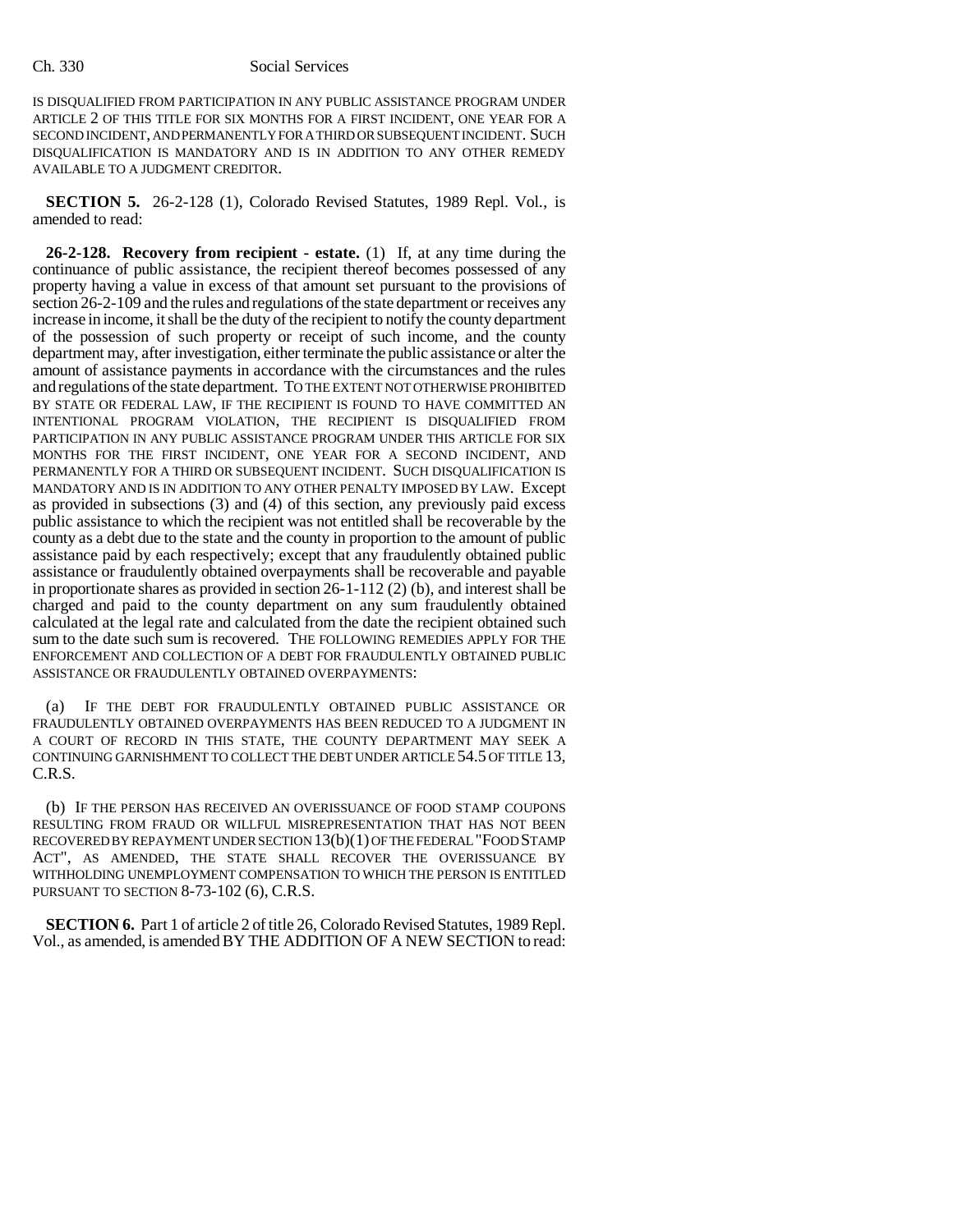Social Services Ch. 330

**26-2-134. Checks, drafts, or orders for payment of moneys for public assistance - identification of bearer.** (1) TO PREVENT THE FRAUDULENT OBTAINMENT OF PUBLIC ASSISTANCE, A PERSON RECEIVING ANY CHECK, DRAFT, OR ORDER FOR THE PAYMENT OF MONEY ISSUED FOR ANY PAYMENT FOR A PUBLIC ASSISTANCE PROGRAM UNDER THIS ARTICLE MAY NOT CASH OR ACCEPT THE CHECK, DRAFT, OR ORDER UNLESS THE BEARER OF THE CHECK, DRAFT, OR ORDER PRESENTS PROOF OF IDENTIFICATION DEMONSTRATING THAT THE BEARER IS THE PROPER RECIPIENT OF THE PUBLIC ASSISTANCE PAYMENT. THE RECIPIENT OF THE CHECK, DRAFT, OR ORDER SHALL PROVIDE NOTATION ON THE CHECK, DRAFT, OR ORDER REGARDING THE IDENTIFICATION PROVIDED BY THE BEARER.

(2) PROOF OF IDENTIFICATION FOR A PUBLIC ASSISTANCE PAYMENT UNDER SUBSECTION (1) OF THIS SECTION MAY BE DEMONSTRATED ONLY BY THE PRESENTATION OF ONE OF THE FOLLOWING DOCUMENTS:

(a) A VALID DRIVER'S LICENSE ISSUED BY ANY STATE;

(b) A VALID IDENTIFICATION CARD ISSUED BY ANY STATE OR FEDERAL AGENCY;

(c) A SOCIAL SECURITY CARD;

(d) A MILITARY IDENTIFICATION CARD ISSUED BY THE ARMED FORCES OF THE UNITED STATES;

(e) A VALID PASSPORT ISSUED BY THE UNITED STATES;

(f) A VALID COUNTY SOCIAL SERVICES IDENTIFICATION CARD; OR

(g) A VALID IDENTIFICATION CARD ISSUED BY AN EMPLOYER.

(3) IF ANY PERSON CASHES OR ACCEPTS A CHECK, DRAFT, OR ORDER FOR THE PAYMENT OF MONEY WITHOUT PROPER IDENTIFICATION IN VIOLATION OF THE PROVISIONS OF THIS SECTION, THE APPROPRIATE STATE AGENCY MAY DETERMINE NOT TO MAKE PAYMENT ON THE CHECK, DRAFT, OR ORDER IF THERE IS AN ALLEGATION OF FRAUD REGARDING THE CHECK, DRAFT, OR ORDER FOR THE PAYMENT OF MONEY, AND, IF THERE IS A DETERMINATION THAT PAYMENT SHOULD NOT BE MADE, THE STATE AND ANY STATE AGENCY ARE NOT LIABLE FOR PAYMENT OF THE CHECK, DRAFT, OR ORDER.

**SECTION 7.** 26-2-305 (1), Colorado Revised Statutes, 1989 Repl. Vol., is amended, and the said 26-2-305 is further amended BY THE ADDITION OF A NEW SUBSECTION, to read:

**26-2-305. Fraudulent acts - penalties.** (1) Any person who obtains, or any person who aids or abets another to obtain, food stamp coupons or authorization to purchase cards OR AN ELECTRONIC BENEFITS TRANSFER CARD OR SIMILAR CREDIT CARD-TYPE DEVICE THROUGH WHICH FOOD STAMP BENEFITS MAY BE DELIVERED to which he THE PERSON is not entitled, or food stamp coupons or authorization to purchase cards OR AN ELECTRONIC BENEFITS TRANSFER CARD OR SIMILAR CREDIT CARD-TYPE DEVICE THROUGH WHICH FOOD STAMP BENEFITS MAY BE DELIVERED the value of which is greater than that to which he THE PERSON is justly entitled by means of a willfully false statement or representation, or by impersonation, or by any other